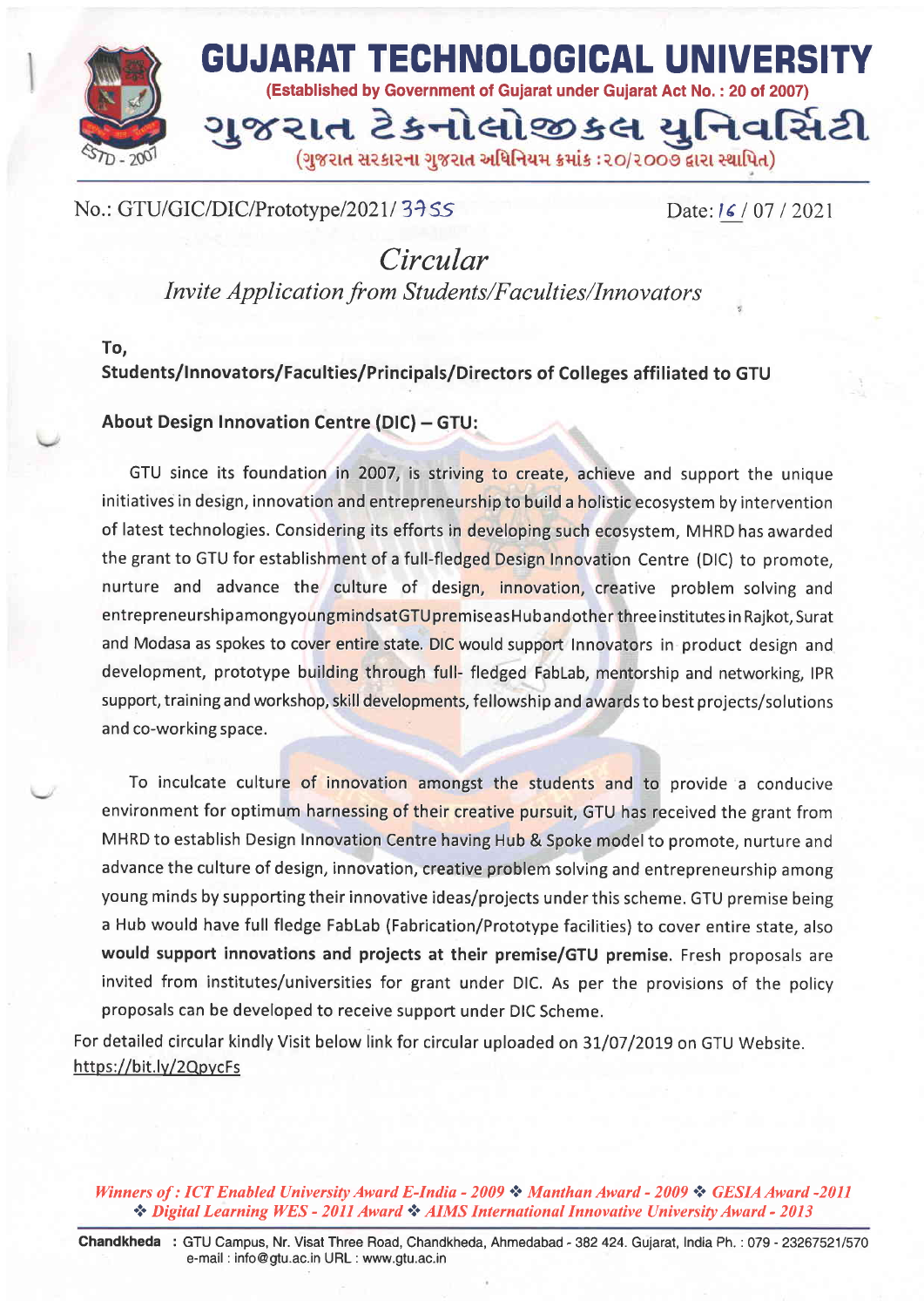

students/lnnovators shall submit their solution on mention problem statement/Theme . Apply Now: https://forms.gle/oByyWrecp8A1eKRv5

- Health Care
	- o loT based Smart bottle for Healthcare
		- $\circ$  Virtual reality (VR) for Yoga-Asana, Meditation
		- o Virtual Assistant for Medical Device
		- o Tracking of babies discharged from Sick New Born Care Unit
		- o Smart Health Monitoring SYstem
		- o Prosthetic Hand/Leg

#### $\bullet$

- Agriculture<br>example and the magnituding oxygen levels in shrimp ponds for better nutrient management  $\circ$  loT for monitoring oxygen levels in shrimpponducture analysis
	- o IOT for controlling surface irrigation using soil moisture analysis
	- o Solar Powered Smart lrrigation System
	- o Ghee Making Machine
	- o Real time Crop Monitoring System

### Robotics & Drone

- o Al Based Interactive robot for elder person
- o Robotic Arm for inspection, cleaning and painting of tanks on ships to save on time,<br>cost and avoid accidents.
- cost and avoid accidents.<br>
o lntelligent Scanning System (For Passenger Luggage, Parcel for Courier Services)
- o Automatic Chess PlaYing Robot
- o UAV's for Disaster ldentification and alerting System
- Smart Cities
- $\circ$  lot and AI based Smart City Solution for Public Utilities like surveillance, garbage pickup, road maintenance, encroachment detection, incident reporting, virtual patrolling etc
	- o Pre-paid Energy Meter
- Smart Education
	- o CLASS ROOM ATTENDANCE
- Mobile/Website based Problem
	- $\circ$  A mobile based Inventory Management system using QR code application

Winners of : ICT Enabled University Award E-India - 2009  $\div$  Manthan Award - 2009  $\div$  GESIA Award -2011  $\clubsuit$  Digital Learning WES - 2011 Award  $\clubsuit$  AIMS International Innovative University Award - 2013